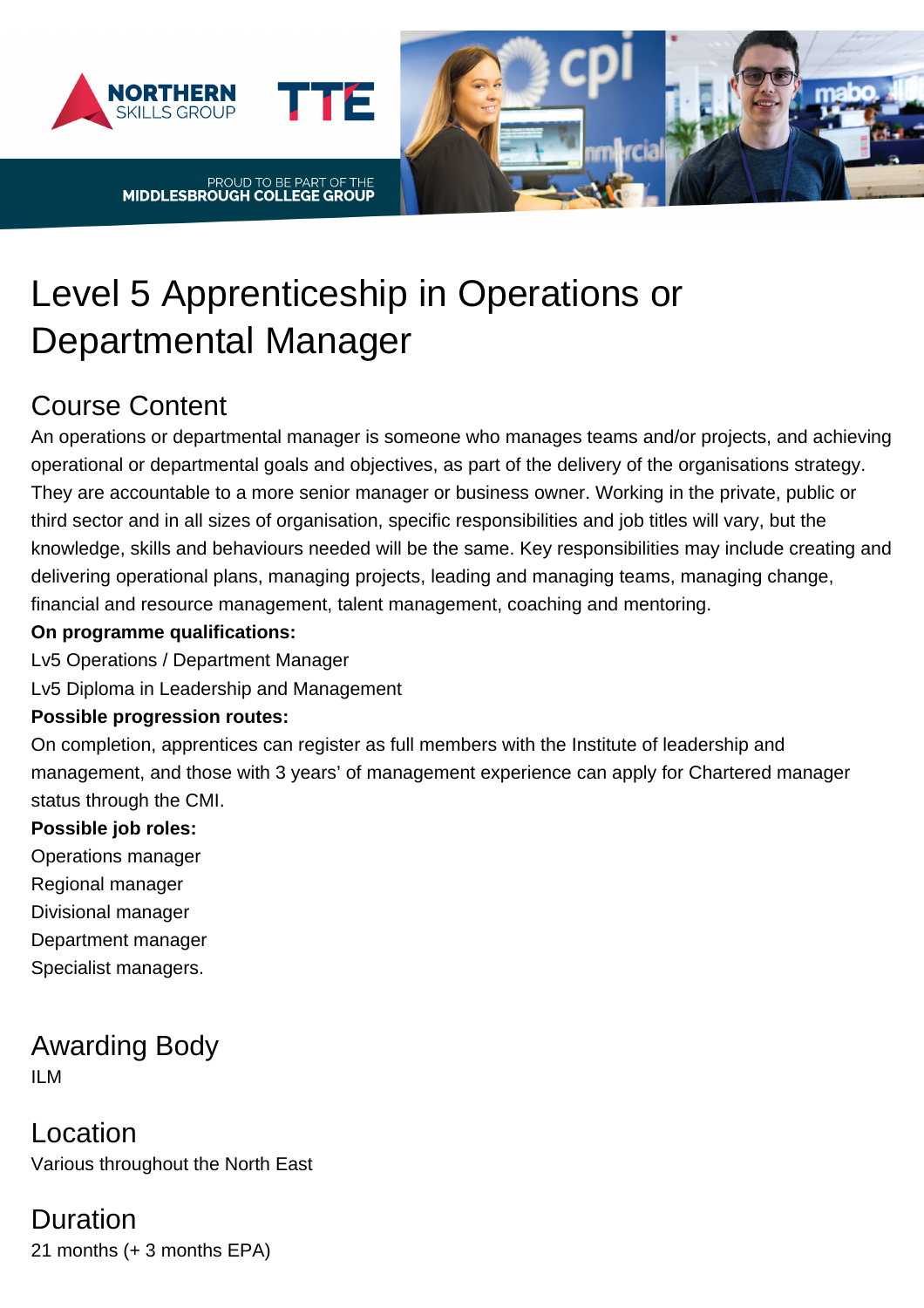### Start Date

Various

# Entry Requirements

Employment in a suitable role for the chosen apprenticeship is essential. Northern Skills Group will work with applicants to help find a suitable employer where possible but we advise anyone looking to undertake an apprenticeship to actively seek employment for themselves.

Applicants are required to have Level 2 English and Maths (GCSE Grades 9-4 / A-C). Certificates will need to be produced at enrolment. If proof cannot be produced or you do not meet these entry requirements, then applicants will be invited to complete an initial assessment prior to acceptance. An interview will take place.

#### Assessment Methods

End Point Assessment Portfolio of Evidence Project proposal Presentation with Questions and Answers Professional Discussion

#### Units Include

Examples: Self awareness Operational Management Project Management Finance Leading / Managing People Building Relationships

#### Job Sectors

Management

# Business Benefits

Increase productivity Future-proof your business Motivate your workforce

# Employee Benefits

Free qualifications Earn whilst you learn Alternative to university